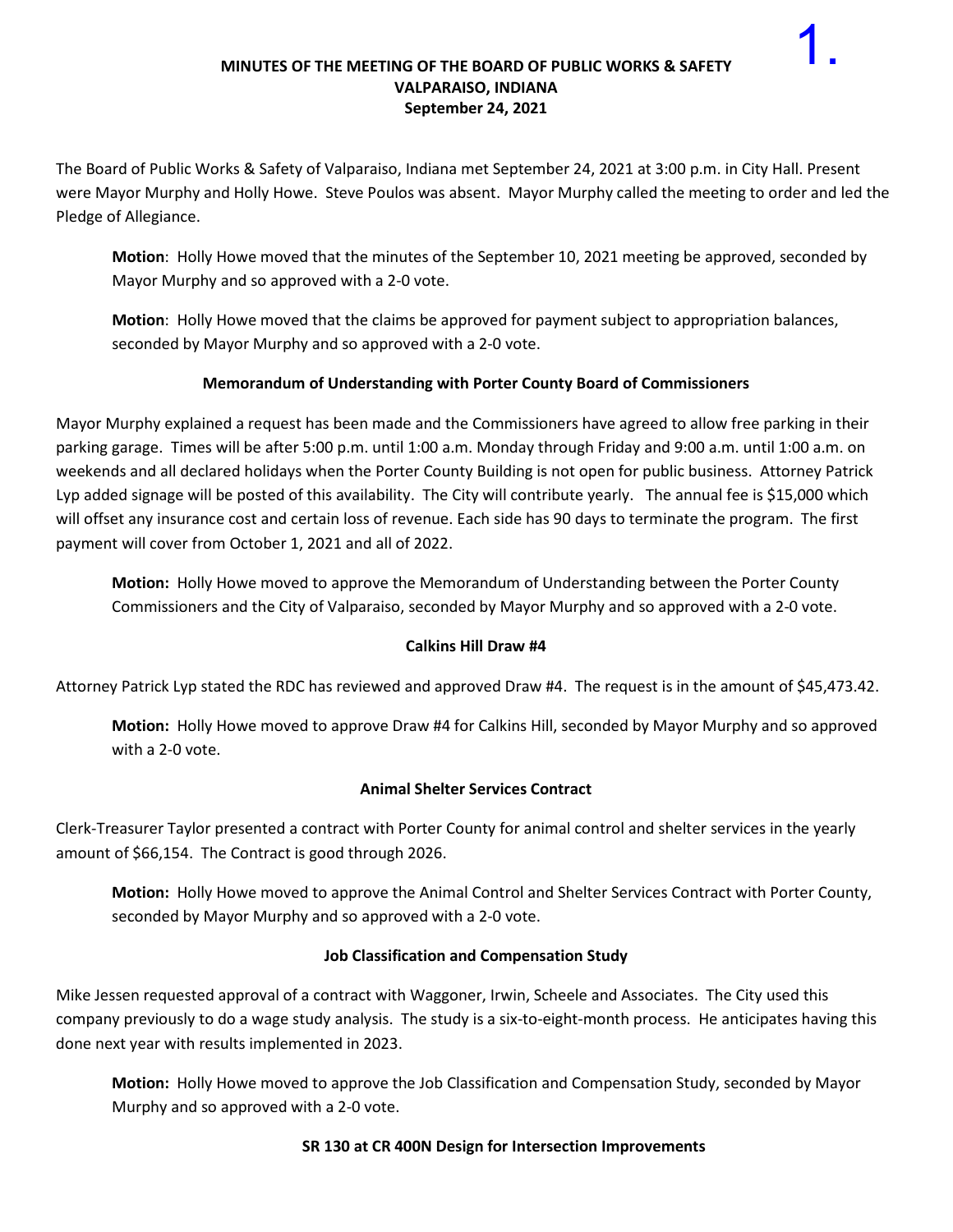Mike Jabo requested approval to enter into an agreement with RQAW for the design of a roundabout at SR 130 and CR 400N. This is needed due to an anticipated increase in traffic once the Vale Park extension is complete. The not to exceed amount of this proposal is \$398,431.00. It is the recommendation of the Engineering Department that the Board of Works and Public Safety accept and approve the proposal from RQAW and that an agreement be prepared for execution by the Mayor, subject to review by the City Attorney.

**Motion:** Holly Howe moved to approve the proposal for design of the intersection of SR 130 and CR 400N with RQAW in a not to exceed amount of \$398,431.00, seconded by Mayor Murphy and so approved with a 2-0 vote.

### **Amendment #1 to Professional Services Agreement American Structurepoint**

# **Campbell Street and Brown Street Improvements**

Mike Jabo explained additional work has been added to the project from the original agreement. The not to exceed agreement amount will be revised from \$180,000 to \$230,000, an increase of \$50,000. It is the recommendation of the Engineering Department that the Board of Works and Public Safety accept and approve Amendment No. 1 from American Structurepoint, subject to review by the City Attorney.

> **Motion:** Holly Howe moved to approve Amendment #1 to the Professional Services Agreement with American Strucurepoint for the Campbell Street and Brown Street improvements with a not to exceed amount of \$230,000, seconded by Mayor Murphy and so approved with a 2-0 vote.

# **Various Traffic Improvements**

Mike Jabo presented five items that have been approved by the Traffic and Safety Committee. It is the recommendation of the Engineering Department that the Board of works and Public Safety approve the five proposed traffic improvements. Mike explained the Department does studies again after the traffic improvements have been implemented.

> **Motion:** Holly Howe moved to approve the proposed traffic improvements as presented, seconded by Mayor Murphy and so approved with a 2-0 vote.

# **Comcast Site Work Application – 2106 Morthland Drive**

### **NITCO Site Work Application – 3303 Pines Village Circle**

Mike Jabo presented Site Work Applications from Comcast and NITCO. It is the recommendation of the Engineering Department that the Board of Works and Public Safety approve the site work applications.

> **Motion:** Holly Howe moved to approve the site work applications of Comcast and NITCO as presented, seconded by Mayor Murphy and so approved with a 2-0 vote.

### **LPA Contract for TOD Trail**

Beth Shrader presented a contract for Consultant LPA prepared by DLZ for preliminary engineering for the TOD-Downtown. This project is Federally funded with local match provided through the RDC. Total fee for preliminary engineering services is not to exceed \$561,260. Engineering and Planning have reviewed the proposed contract. The total cost of this project is expected to be around \$2 Million. This contract is under review by INDOT. Beth wants to have the RDC review this also. She is asking for preliminary approval today and will obtain signatures when she has heard back from INDOT and RDC.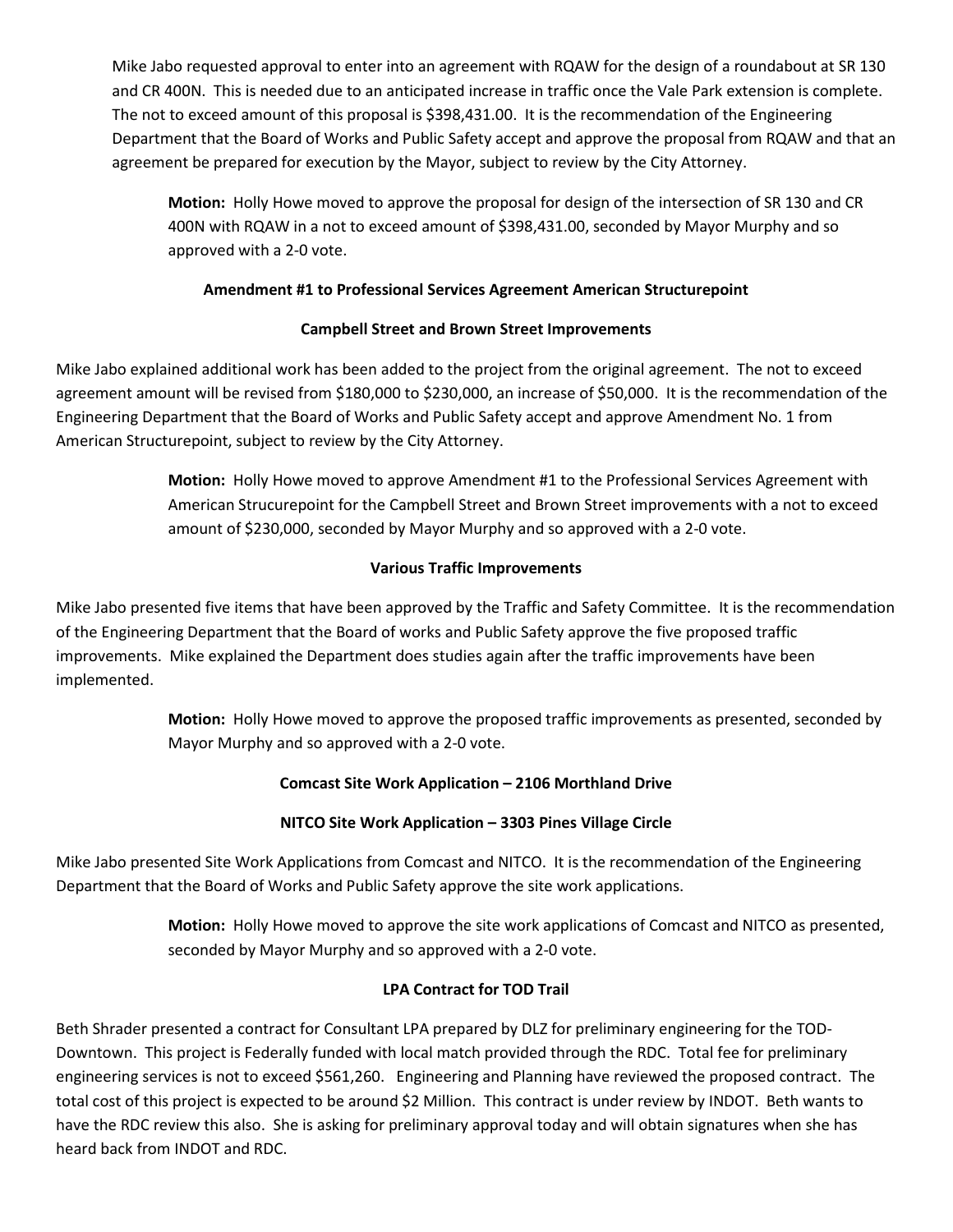**Motion:** Holly Howe moved to approve the LPA Contract for TOD Trail, seconded by Mayor Murphy and so approved with a 2-0 vote.

### **Property Maintenance/Rental Housing Code Violation Matters**

Building Department Director Vicki Thrasher reported she has dismissed two cases and carried 14 to the October 22<sup>nd</sup> meeting. The cases dismissed were 410 Elmhurst and 1301 Wood Street.

#### **Public Assembly Approval -Freedom Rally**

Attorney Patrick Lyp presented a request from Jennifer Bernard on behalf of Freedom. This is a timely filed request. They have permission from the Porter County Commissioners. Attorney Lyp explained sometimes groups get larger than expected. He asked that the leader of the group do what ever is possible to help the Valparaiso Police in keeping the group to the area assigned. He recommends approval subject to general conditions.

> **Motion:** Holly Howe moved to approve the Freedom Public Assembly Request to be held September 29, 2021 from 5:30 pm to 7:30 pm, seconded by Mayor Murphy and so approved with a 2-0 vote.

### **Public Assembly Approval -Northwest Indiana NOW**

Attorney Patrick Lyp presented a request from Julie Storbeck on behalf of Northwest Indiana NOW. They have had requests in the past and have always worked cooperatively with the Police Department. The request is to have access to the City's sidewalk around the courthouse square and to have a march. Attorney Lyp explained to Julie Storbeck that they would like crossing streets to be limited. He discussed the proposed route and stated if that is agreeable to Northwest Indiana NOW then he recommends approval. Holly Howe asked about the spots where they must cross the street. Julie replied they will work with VPD and will also have their own people to help with crossing streets.

> **Motion:** Holly Howe moved to approve Northwest Indiana NOW Public Assembly Request, with the march to be held on the route as presented by Attorney Patrick Lyp. The event to be held October 2, 2021 from 3:00 pm to 3:30 pm, seconded by Mayor Murphy and so approved with a 2-0 vote.

#### **Road Closures**

- Valpo High School Homecoming Parade, October 1, 2021
- Porter County Museum, Montague/Urschel Gallery, November 4-6, 2021
- City of Valparaiso Engineering, South Campbell Street from Boundary Street to West Street, date to be determined.

Matt Zurbriggen explained VCU plans to close Campbell from Boundary Street to West Street. They cannot give a date specific because they must work with Reith Riley. They will have a detour plan posted.

**Motion:** Holly Howe moved that the road closure requests as presented be approved, seconded by Mayor Murphy and so approved with a 2-0 vote.

#### **The Brooks Development Disbursement Request #8**

Matt Zurbriggen requested approval of the Brooks Development Disbursement #8 in the amount of \$206,625.00 from the Construction Fund. The Engineering Department has reviewed and submitted invoicing and recommends that the